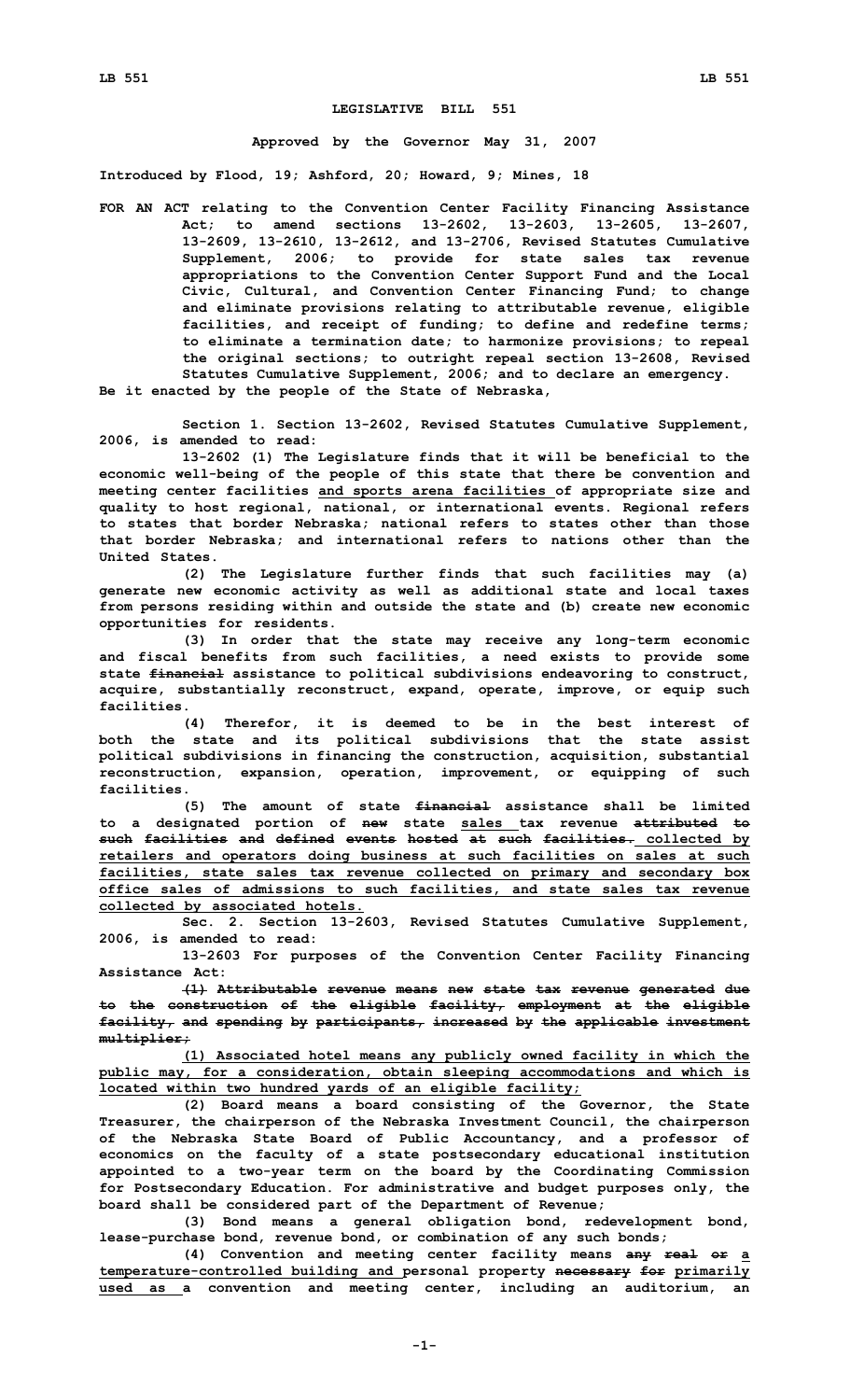**exhibition hall, <sup>a</sup> facility for onsite food preparation and serving, an onsite, directly connected parking facility for the use of the convention and meeting center facility, and an onsite administrative office of the convention and meeting center facility;**

**(5) Eligible facility means any publicly owned convention and meeting center facility approved for state assistance on or before the effective date of this act, any publicly owned sports arena facility attached to such convention and meeting center facility, or any publicly owned convention and meeting center facility or publicly owned sports arena facility acquired, constructed, improved, or equipped after January 1, 1999; the effective date of this act;**

**(6) General obligation bond means any bond or refunding bond issued by <sup>a</sup> political subdivision and which is payable from the proceeds of an ad valorem tax;**

**(7) Investment multiplier means the number of times spending induces additional spending on goods and services;**

**(8) New regional, national, or international event means <sup>a</sup> convention, meeting, trade show, or other educational function at which at least fifty percent of the participants are registered from <sup>a</sup> location outside Nebraska and which was not held in Nebraska during the three years prior to the completion of construction of the convention and meeting center facilities;**

**(9) Participant means <sup>a</sup> person registered to attend and shown to have attended <sup>a</sup> new regional, national, or international event at <sup>a</sup> convention and meeting center facility financed under the act;**

**(10) (7) Political subdivision means any local governmental body formed and organized under state law and any joint entity or joint public agency created under state law to act on behalf of political subdivisions which has statutory authority to issue general obligation bonds;**

**(11) (8) Revenue bond means any bond or refunding bond issued by <sup>a</sup> political subdivision which is limited or special rather than <sup>a</sup> general obligation bond of the political subdivision and which is not payable from the proceeds of an ad valorem tax; and**

**(9) Sports arena facility means any enclosed temperature-controlled building primarily used for competitive sports, including arenas, dressing and locker facilities, concession areas, parking facilities, and onsite administrative offices connected with operating the facilities. (12) State tax revenue means the Nebraska income tax imposed pursuant to the Nebraska Revenue Act of 1967, the Nebraska sales and use tax imposed pursuant to the Nebraska Revenue Act of 1967, and the state tax imposed by section 81-1253.**

**Sec. 3. Section 13-2605, Revised Statutes Cumulative Supplement, 2006, is amended to read:**

**13-2605 (1) All applications for state assistance under the Convention Center Facility Financing Assistance Act shall be in writing and shall include <sup>a</sup> certified copy of the approving action of the governing body of the applicant describing the proposed eligible facility and the anticipated financing.**

**(2) The application shall contain:**

**(a) <sup>A</sup> description of the proposed financing of the eligible facility, including the estimated principal and interest requirements for the bonds proposed to be issued in connection with the eligible facility or the amounts necessary to repay the original investment by the applicant in the eligible facility;**

**(b) The estimated number of participants and the estimated amount of the spending impact of these participants on attributable revenue;**

**(c) <sup>A</sup> specific listing of the investment multipliers suggested for use in evaluating the application;**

**(d) Estimates of attributable revenue based on the investment multipliers;**

**(e) (b) Documentation of local financial commitment to support the project, including all public and private resources pledged or committed to the project; and**

**(f) (c) Any other project information deemed appropriate by the board.**

**(3) Upon receiving an application for state assistance, the board shall review the application and notify the applicant of any additional information needed for <sup>a</sup> proper evaluation of the application.**

**(4) Any state assistance received pursuant to the act shall be used only for public purposes.**

**Sec. 4. Section 13-2607, Revised Statutes Cumulative Supplement, 2006, is amended to read:**

**13-2607 (1) After consideration of the application and the evidence,**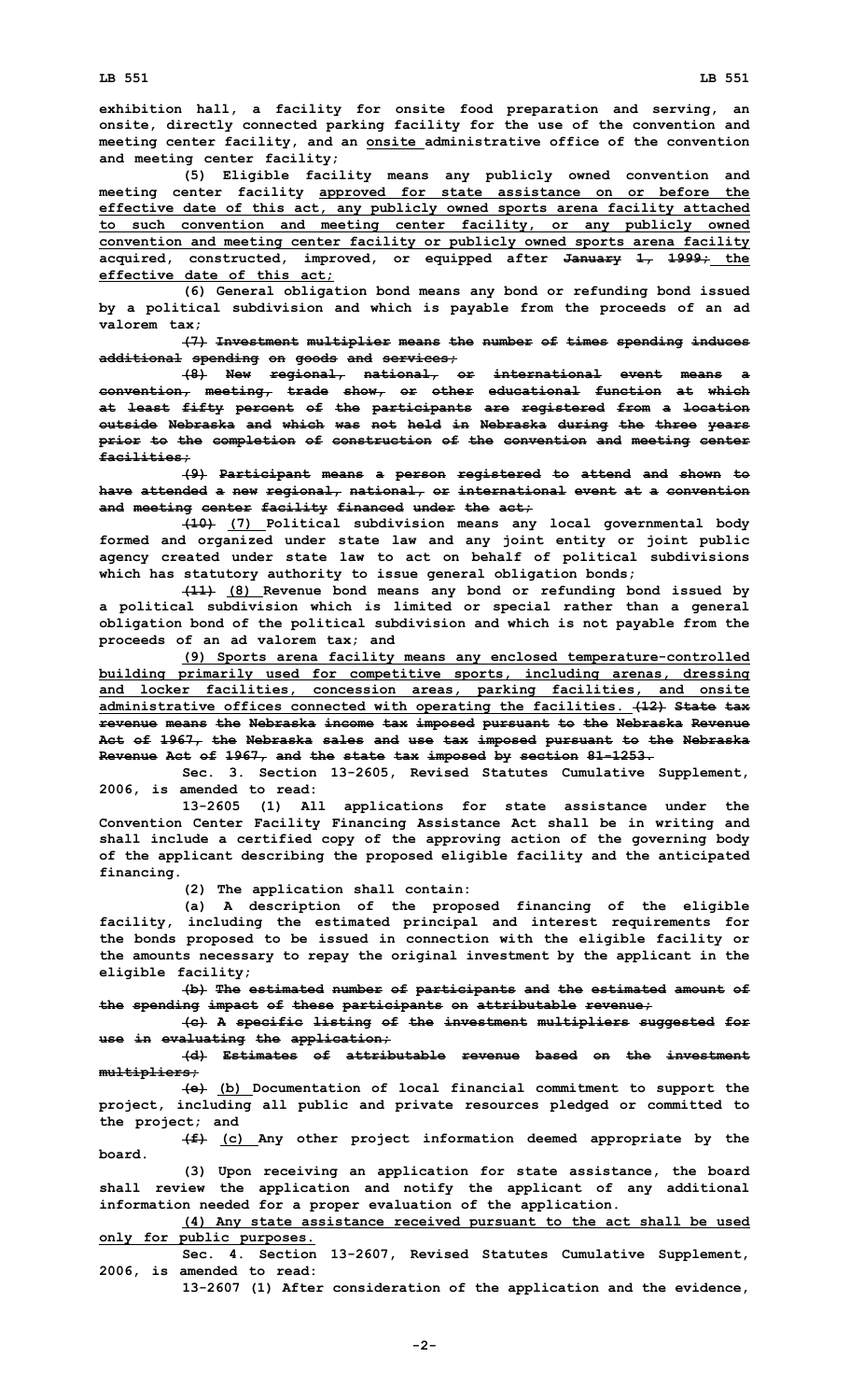**the board shall issue <sup>a</sup> finding of whether the convention and meeting center facility or sports arena facility described in the application is eligible for state assistance.**

**(2) If the board finds that the facility described in the application is an eligible facility and that state assistance is in the best interest of the state, the application shall be approved.**

**(3) In determining whether state assistance is in the best interest of the state, the board shall consider the amount of attributable revenue estimated to be derived by the state from the eligible facility and the fiscal and economic capacity of the applicant to finance the local share of the eligible facility.**

**(4) <sup>A</sup> majority of the board members constitutes <sup>a</sup> quorum for the purpose of conducting business. All actions of the board shall be by <sup>a</sup> majority vote of all the board members, one of whom must be the Governor.**

**Sec. 5. Section 13-2609, Revised Statutes Cumulative Supplement, 2006, is amended to read:**

**13-2609 (1) If an application is approved, the board Tax Commissioner shall: annually:**

**(1) (a) Audit or review audits of the approved convention and meeting center facility, sports arena facility, or associated hotel to determine the state sales tax revenue collected by retailers and operators doing business at such facilities on sales at such facilities, state sales tax revenue collected on primary and secondary box office sales of admissions to such facilities, and state sales tax revenue collected by associated hotels; and number of participants at the facility that are registered from <sup>a</sup> location outside Nebraska and to assure the number of conventions which were not held in the state during the three years prior to the construction of the facility;**

**(2) Determine the amount of attributable revenue with regard to construction, improvement, or equipping of the eligible facility, employment at the eligible facility, and participants attending <sup>a</sup> new regional, national, or international event for which at least one-half of the participants were registered from <sup>a</sup> location outside Nebraska; and**

**(b) (3) Certify annually the amount of state sales tax revenue collected by retailers and operators doing business at such facilities on sales at such facilities, state sales tax revenue collected on primary and secondary box office sales of admissions to such facilities, and state sales tax revenue collected by associated hotels, attributable revenue to the State Treasurer.**

**(2) State sales tax revenue collected by retailers and operators that are not eligible facilities but are doing business at eligible facilities shall be reported on informational returns developed by the Department of Revenue and provided to any such retailers and operators by the eligible facility. The informational returns shall be submitted to the department by the retailer or operator by the twenty-fifth day of the month following the month the sales taxes are collected. The Tax Commissioner shall use the data from the informational returns and sales tax returns of eligible facilities and associated hotels to determine the appropriate amount of state sales tax revenue.**

**(3) Changes made to the Convention Center Facility Financing Assistance Act by this legislative bill shall apply to state sales tax revenue collected commencing on July 1, 2006.**

**Sec. 6. Section 13-2610, Revised Statutes Cumulative Supplement, 2006, is amended to read:**

**13-2610 (1) Upon the annual certification under section 13-2609, the State Treasurer shall transfer after the audit the amount certified to the Convention Center Support Fund. The Convention Center Support Fund is created. Any money in the fund available for investment shall be invested by the state investment officer pursuant to the Nebraska Capital Expansion Act and the Nebraska State Funds Investment Act.**

**(2) (2)(a) It is the intent of the Legislature to appropriate from the fund to any political subdivision for which an application for state assistance under the Convention Center Facility Financing Assistance Act has been approved an amount not to exceed (i) seventy percent of the attributable revenue, state sales tax revenue collected by retailers and operators doing business at such facilities on sales at such facilities, state sales tax revenue collected on primary and secondary box office sales of admissions to such facilities, and state sales tax revenue collected by associated hotels, (ii) seventy-five million dollars for any one approved project, or (iii) the total cost of acquiring, constructing, improving, or equipping the eligible facility. The money State assistance shall not be used for an operating subsidy or other ancillary facility.**

**(b) Ten percent of such funds appropriated to <sup>a</sup> city of the**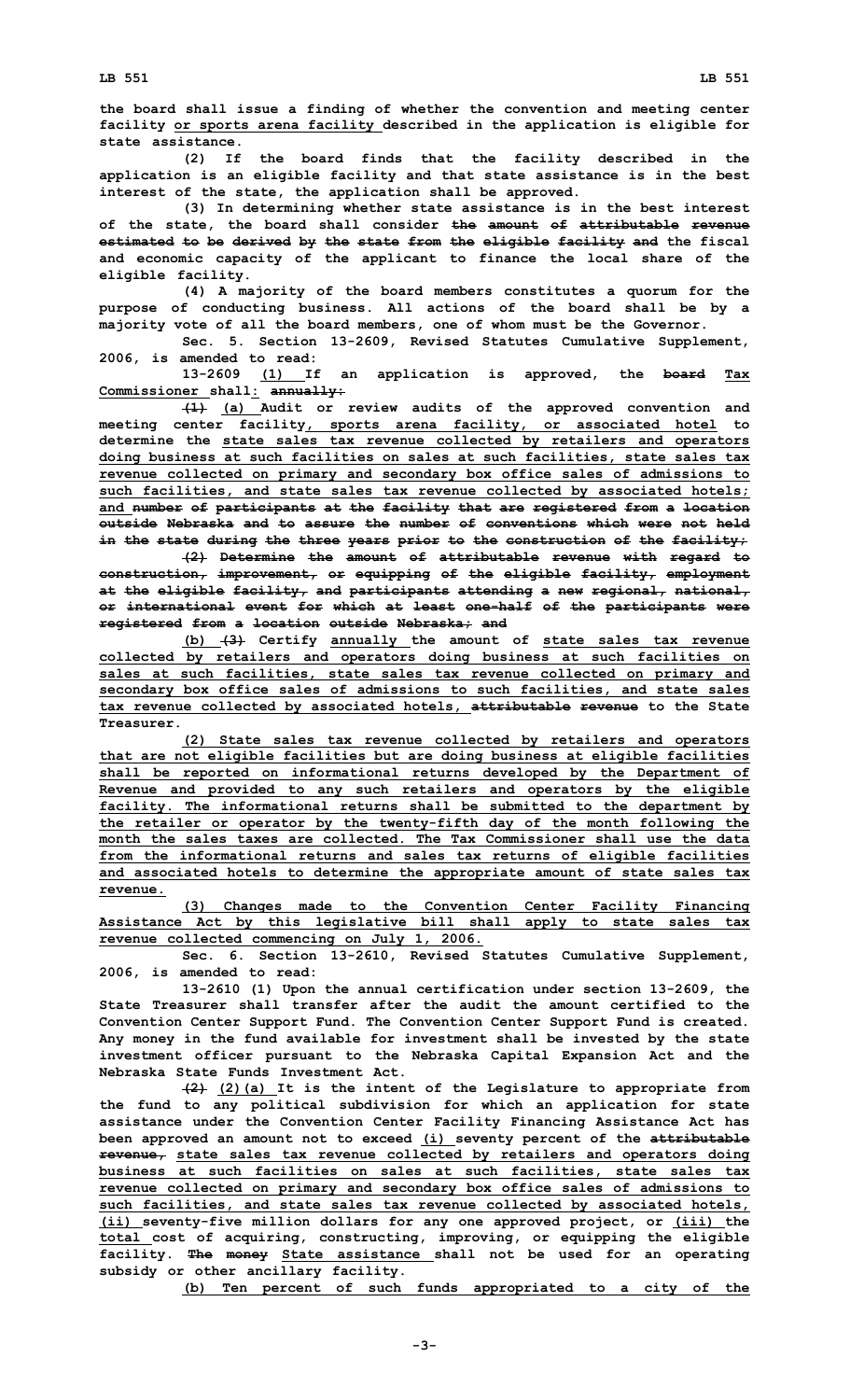**metropolitan class under this subsection shall be equally distributed to areas with <sup>a</sup> high concentration of poverty to showcase important historical aspects of such areas.**

**(c) Each area with <sup>a</sup> high concentration of poverty that has been distributed funds under subdivision (b) of this subsection shall establish <sup>a</sup> development fund and form <sup>a</sup> committee which shall identify and research potential projects and make final determinations on the use of state sales tax revenue received for such projects.**

**(d) A committee formed in subdivision (c) of this subsection shall include the following three members:**

**(i) The member of the city council whose district includes <sup>a</sup> majority of the census tracts which each contain <sup>a</sup> percentage of families below the poverty line of greater than thirty percent, as determined by the most recent federal decennial census, within the area with <sup>a</sup> high concentration of poverty;**

**(ii) The commissioner of the county whose district includes <sup>a</sup> majority of the census tracts which each contain <sup>a</sup> percentage of families below the poverty line of greater than thirty percent, as determined by the most recent federal decennial census, within the area with <sup>a</sup> high concentration of poverty; and**

**(iii) <sup>A</sup> resident of the area with <sup>a</sup> high concentration of poverty, appointed by the other two members of the committee.**

**(e) A committee formed in subdivision (c) of this subsection shall solicit project ideas from the public and shall hold <sup>a</sup> public hearing in the area with <sup>a</sup> high concentration of poverty. Notice of <sup>a</sup> proposed hearing shall be provided in accordance with the procedures for notice of <sup>a</sup> public hearing pursuant to section 18-2115. The committee shall research potential projects in its area and make the final determination regarding the annual distribution of funding to such projects.**

**(f) For purposes of this subsection, an area with <sup>a</sup> high concentration of poverty means an area within the corporate limits of <sup>a</sup> city of the metropolitan class consisting of one or more contiguous census tracts, as determined by the most recent federal decennial census, which contain <sup>a</sup> percentage of families below the poverty line of greater than thirty percent, and all census tracts contiguous to such tract or tracts, as determined by the most recent federal decennial census.**

**(3) State assistance to the political subdivision shall no longer be available upon the retirement of the bonds issued to acquire, construct, improve, or equip the facility or any subsequent bonds that refunded the original issue or when the cost of acquiring, constructing, improving, or equipping the eligible facility exceeds seventy-five million dollars, state assistance reaches the amount determined under subdivision (2)(a) of this section, whichever comes first.**

**(4) It is the intent of the Legislature that the The remaining thirty percent of attributable revenue state sales tax revenue collected by retailers and operators doing business at such facilities on sales at such facilities, state sales tax revenue collected on primary and secondary box office sales of admissions to such facilities, and state sales tax revenue collected by associated hotels, shall be appropriated by the Legislature to the Local Civic, Cultural, and Convention Center Financing Fund.**

**(5) Any municipality that has applied for and received <sup>a</sup> grant of assistance under the Local Civic, Cultural, and Convention Center Financing Act may not receive state assistance under the Convention Center Facility Financing Assistance Act.**

**Sec. 7. Section 13-2612, Revised Statutes Cumulative Supplement, 2006, is amended to read:**

**13-2612 The board shall not accept applications for assistance under the Convention Center Facility Financing Assistance Act shall terminate on after June 1, 2010. 2002, if no applications for assistance have been approved prior to such date.**

**Sec. 8. Section 13-2706, Revised Statutes Cumulative Supplement, 2006, is amended to read:**

**13-2706 Any municipality, except <sup>a</sup> city of the metropolitan class, that has received funding under the Convention Center Facility Financing Assistance Act, may apply for <sup>a</sup> grant of assistance from the fund. Application shall be made on forms developed by the department.**

**Sec. 9. Original sections 13-2602, 13-2603, 13-2605, 13-2607, 13-2609, 13-2610, 13-2612, and 13-2706, Revised Statutes Cumulative Supplement, 2006, are repealed.**

**Sec. 10. The following section is outright repealed: Section 13-2608, Revised Statutes Cumulative Supplement, 2006.**

**Sec. 11. Since an emergency exists, this act takes effect when**